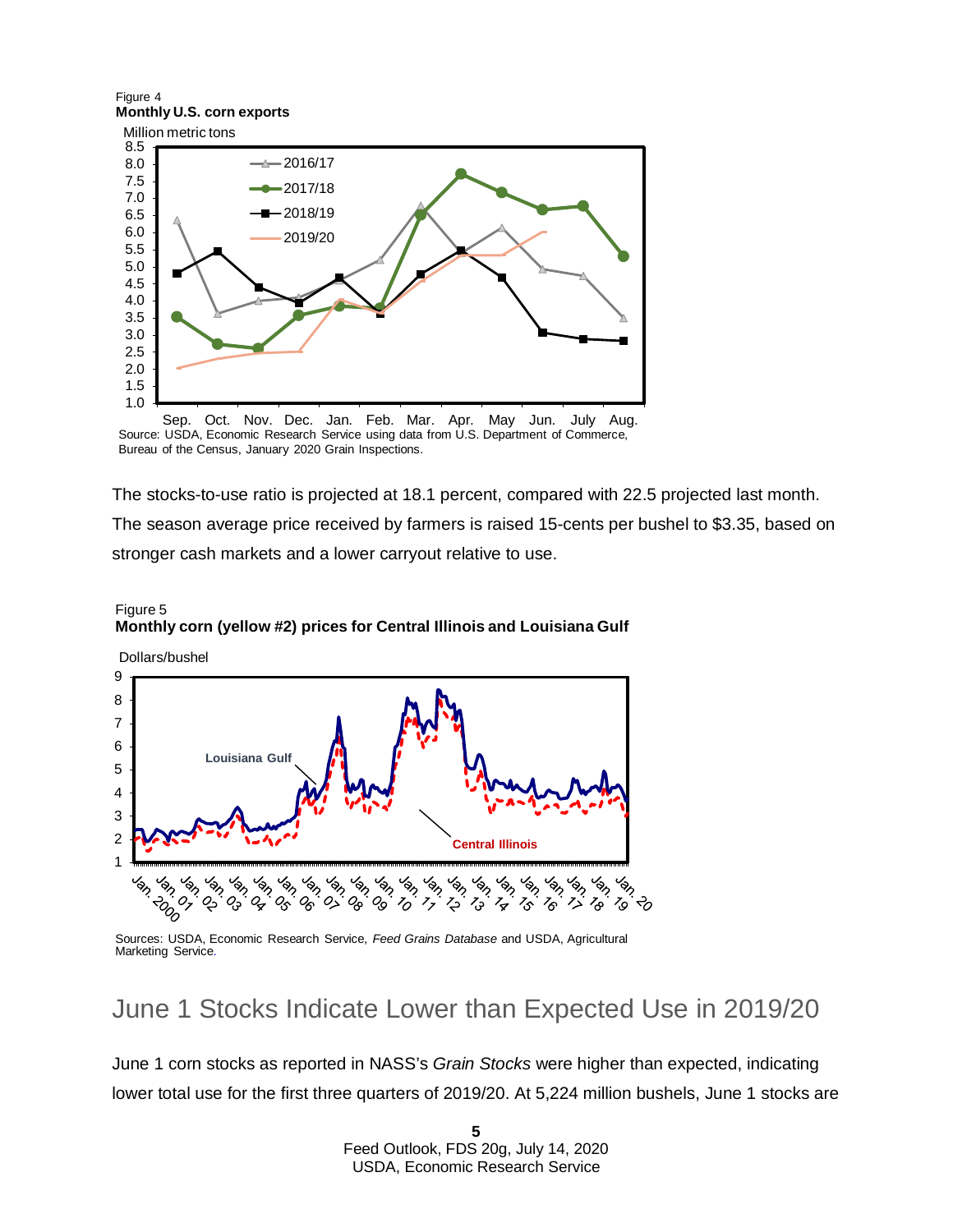slightly higher than a year earlier and pegged September-May total disappearance at 10.651billion bushels compared a year ago at 11.300 billion. Thus, feed and residual for 2019/20 is projected down 100 million bushels. September-May feed and residual is 4,724 million bushels compared with 4.517 million a year earlier.



Source: USDA, World Agricultural Outlook Board, World Agricultural Supply and Demand Estimates.

Since March, a cumulative 575-million reduction in projected corn for ethanol the major factor in lower disappearance for 2019/20. Corn for ethanol is projected at 4,850 million bushels based on data from the NASS *Grain Crushing and Co-Products Production* report and Energy Information Administration (EIA) weekly data through early July. Based on year-to-date pace, corn for high fructose corn syrup is lowered 5 million bushels to 405 million, and use for starch and glucose and dextrose are each raised 5 million bushels to 230 and 355 million bushels respectively.

Total disappearance for 2019/20 is projected at 13,635 million bushels, 145 million below last month's projection. There was no change in projected exports. Ending stocks are pegged at 2,248 million bushels, 145 above last month's projection. The stocks-to-use ratio is raised month-to-month from 15.3 to 16.5. There is no change in the forecast season average price received by farmers which stands at \$3.60 per bushel.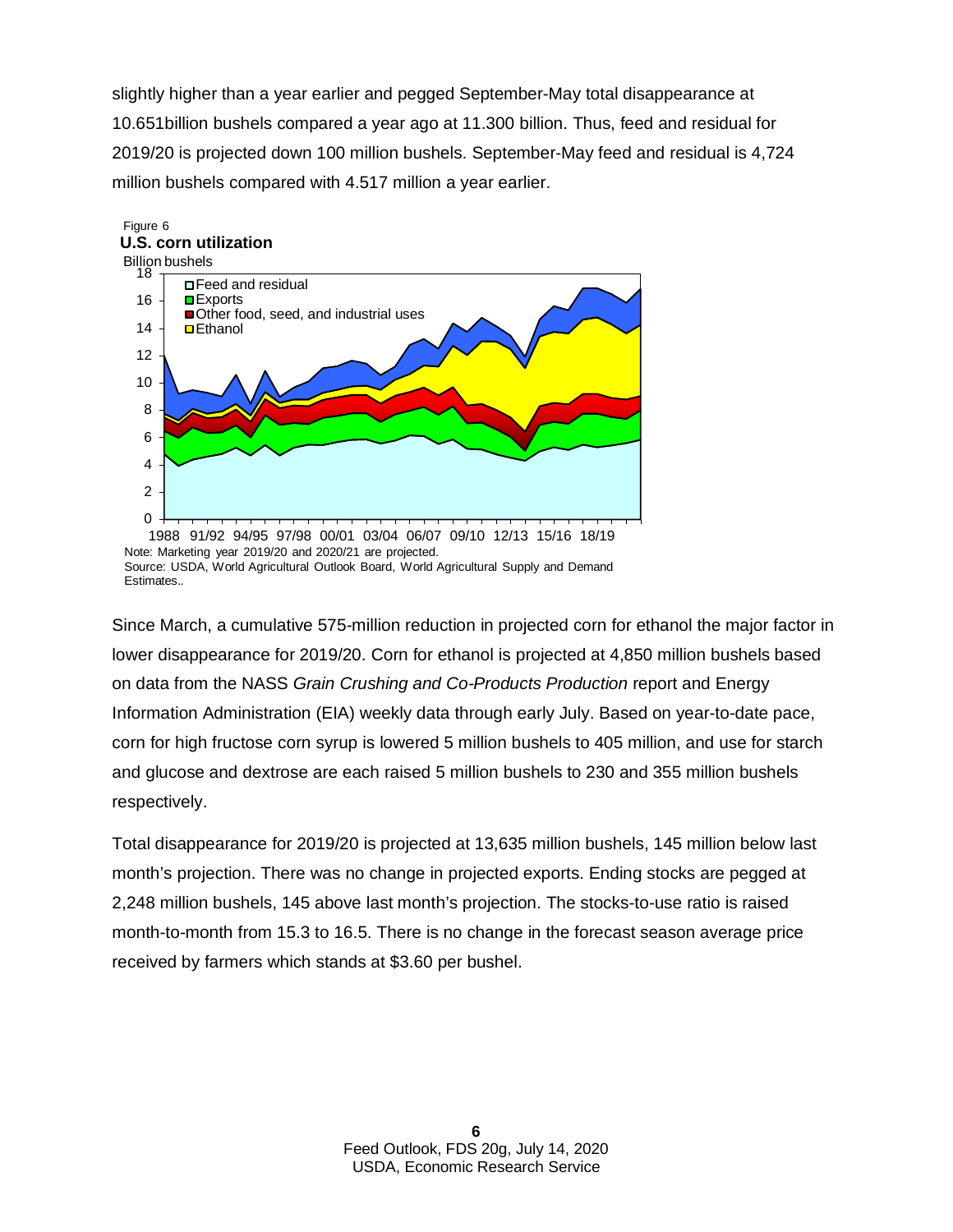

# Feed and Residual Use for Feed Grains and Wheat

On a September-August year, 2020/21 feed and residual for the four feed grains and wheat is projected at 155.4 million metric tons, 5.0 million below last month's forecast. Declines in corn and sorghum were offset by higher barley feeding. For 2019/20, feed and residual are projected at 148.7 million tons. 4.6 million below last month's forecast. All categories except barley declined.

# Grain Consuming Animal Units Decline for 2020/21

Grain consuming animal units (GCAUs) for 2020/21 are projected down 0.03 million units to 102.40 units compared with last month's forecast. The small decline is due to lower beef cattle, and turkey inventories, largely offset by higher hog and broiler components.

### Total Feed Grain Use Lowered for 2020/21

U.S. feed grain (corn, sorghum, barley, and oats) is projected 5.3 million metric tons lower this month at 386.3 million tons. Lower forecast feed and residual was slightly offset by increased FSI use driven by the corn balance sheet. Compared with 2019/20 use is projected up 24.1 million tons.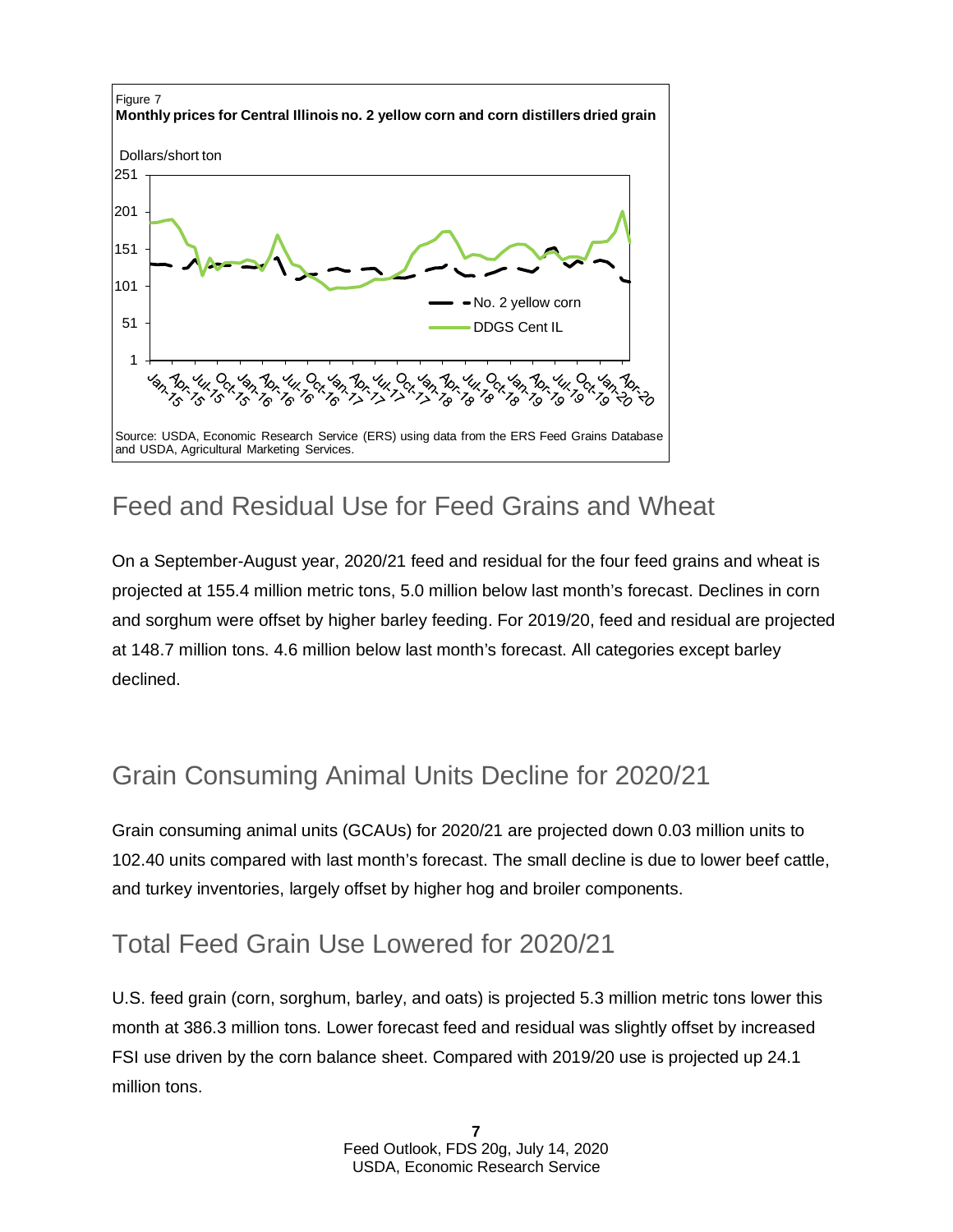# Sorghum Supplies Lowered for 2020/21

The June 30 NASS *Acreage* report indicates a a 355,000 acre decline in sorghum harvested area from the March *Prospective Plantings* report. Accompanied by a 200,000-acre reduction in planted area and no change in forecast yield, production is pegged at 327 million bushels, down 24 million from last month's forecast. With no change in carryin, total supply is lowered the same amount to 357.2 million bushels. Supply is 48 million bushels smaller than last year's.

# Sorghum Use Lowered for 2020/21

Projected sorghum feed and residual use is lowered 15 million bushels to 70 million, reflecting the smaller expected crop. FSI is reduced 5 million bushels to 45 million, as prospects for sorghum use for ethanol dim due to export competition. With no change in projected exports, total use is 335 million bushels, 40 bushels less than 2019/20.



Sep. Oct. Nov. Dec. Jan. Feb. Mar. Apr. May Jun. July Aug. Source: USDA, Economic Research Service using data from U.S. Department of Commerce, Bureau of the Census, January 2020 Grain Inspections.

Resulting ending stocks of 22.2 million bushels are down 4 million from last month's projection due to lower production, mostly offset by a decline in use. The projected season average price for sorghum in 2020/21 is projected \$0.15 higher at \$3.35 per bushel.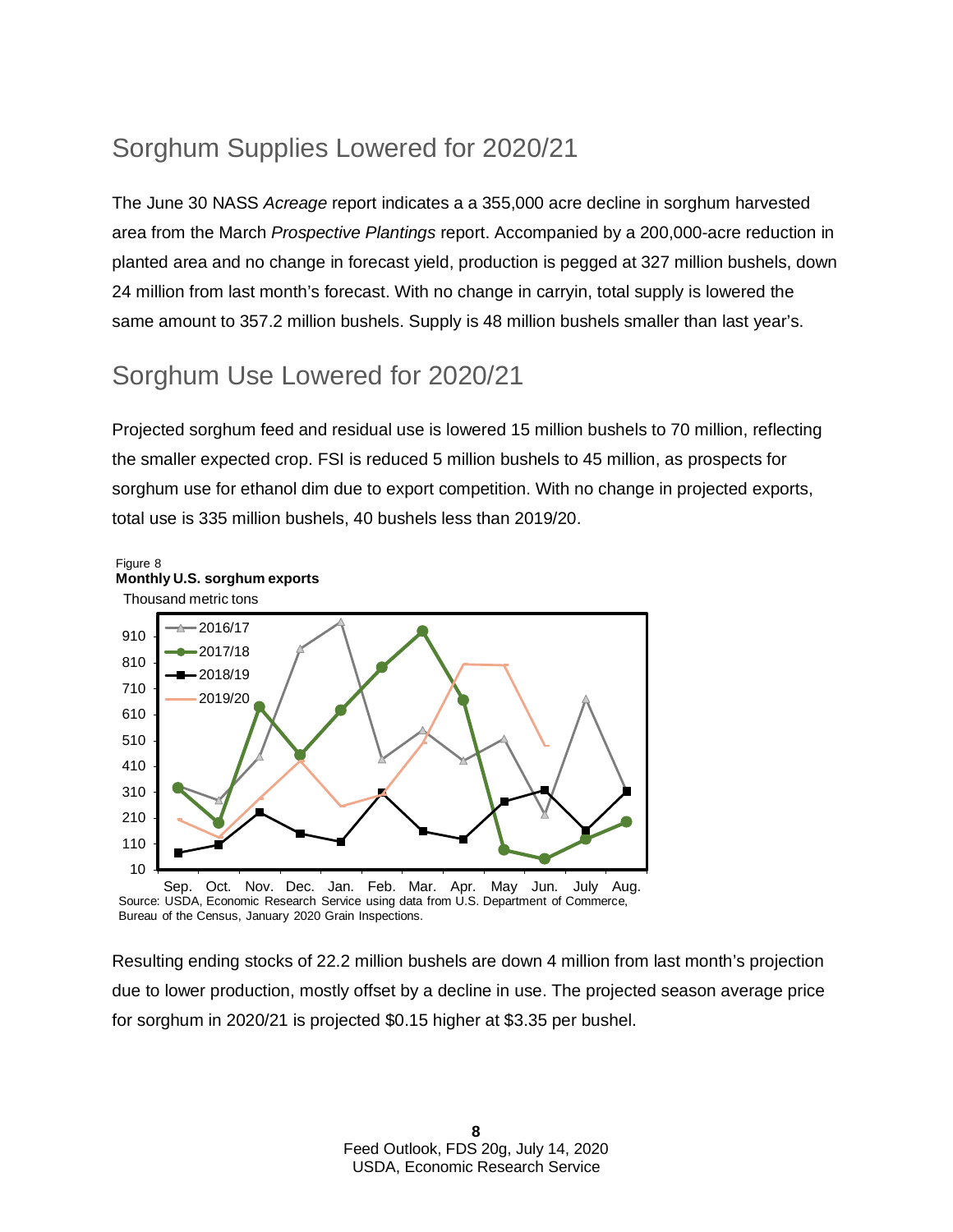Million bushels Figure 9 **U.S. sorghum for ethanol use by month**



*Note: Months for which data were withheld to avoid disclosure are shown as null.* Source: USDA, Economic Research Service using data from USDA, National Agricultural Statistics Service, *Grains Crushings and Co-Products.*

### Sorghum Use Unchanged in 2019/20

For 2019/20, projected feed and residual use is lowered 5 million bushels due to indicated disappearance to date, while sorghum FSI is raised 5 million on higher than expected sorghum use for ethanol reported in the NASS *Grain Crushings and Co-Products Production*. Total use is projected at 375 million bushels, unchanged.





Sources: USDA, Economic Research Service, *Feed Grains Database* and USDA, Agricultural Marketing Service.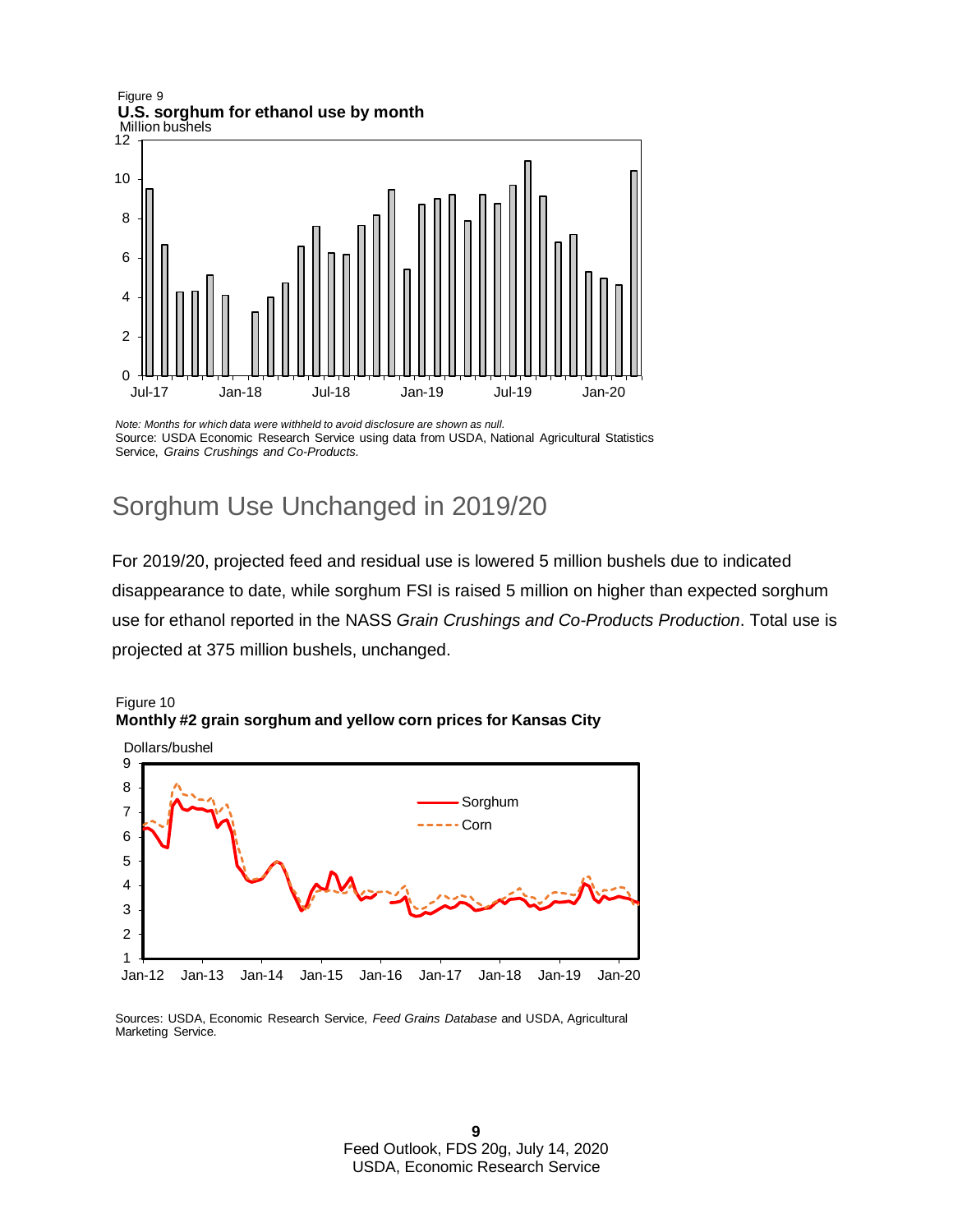June 1 sorghum stocks, as reported in the NASS *Grain Stocks* report, indicate September-May disappearance of 332.6 million bushels. This is lower than the 5-year average of 401.5 million, but higher than last year's disappearance of 282.4 for the same period.

#### Figure 11 **U.S. sorghum harvested area and yield**



Sources: USDA, Economic Research Service with data from USDA, National Agricultural Statistics Service, *Quick Stats* and USDA, World Agricultural Outlook Board*, World Agricultural Supply and Demand Estimates.*

#### Less Barley Production and Higher Prices Forecast

Barley production is projected at 170.0 million bushels compared with 182.0 last month. This is due to a 0.1 million acre decrease in the area planted and a 0.2 million acre decrease in the forecast area harvested. These decreases are partially offset by a slight bump in yield, now projected at 76.1 bushels per acre. Beginning stocks are also reduced by 12.0 million bushels from 92.0 to 80.0 million bushels based on stocks reported in the June 30 *Grain Stocks* report. These changes result in a total supply of 257.0 million bushels compared to last month's projection of 281.0. Feed use is cut by 15.0 million bushels, from 40.0 to 25.0, in line with the supply reduction. The ending stocks are also projected down month over month to 84.0 million bushels. The forecast season average farm price is up \$.15 per bushel to \$4.45.

According to the crop progress report for July 5, states which account for 81 percent of barley production in 2019 (Idaho, Minnesota, Montana, North Dakota, and Washington) reported a barley headed rate of 60 percent compared to 48 percent the same time last year. This suggests that the crop is developing in line with the historical average, but slightly ahead of last year's progress. The crop condition is in line with previous years conditions and will be contingent on the weather throughout the rest of the growing season.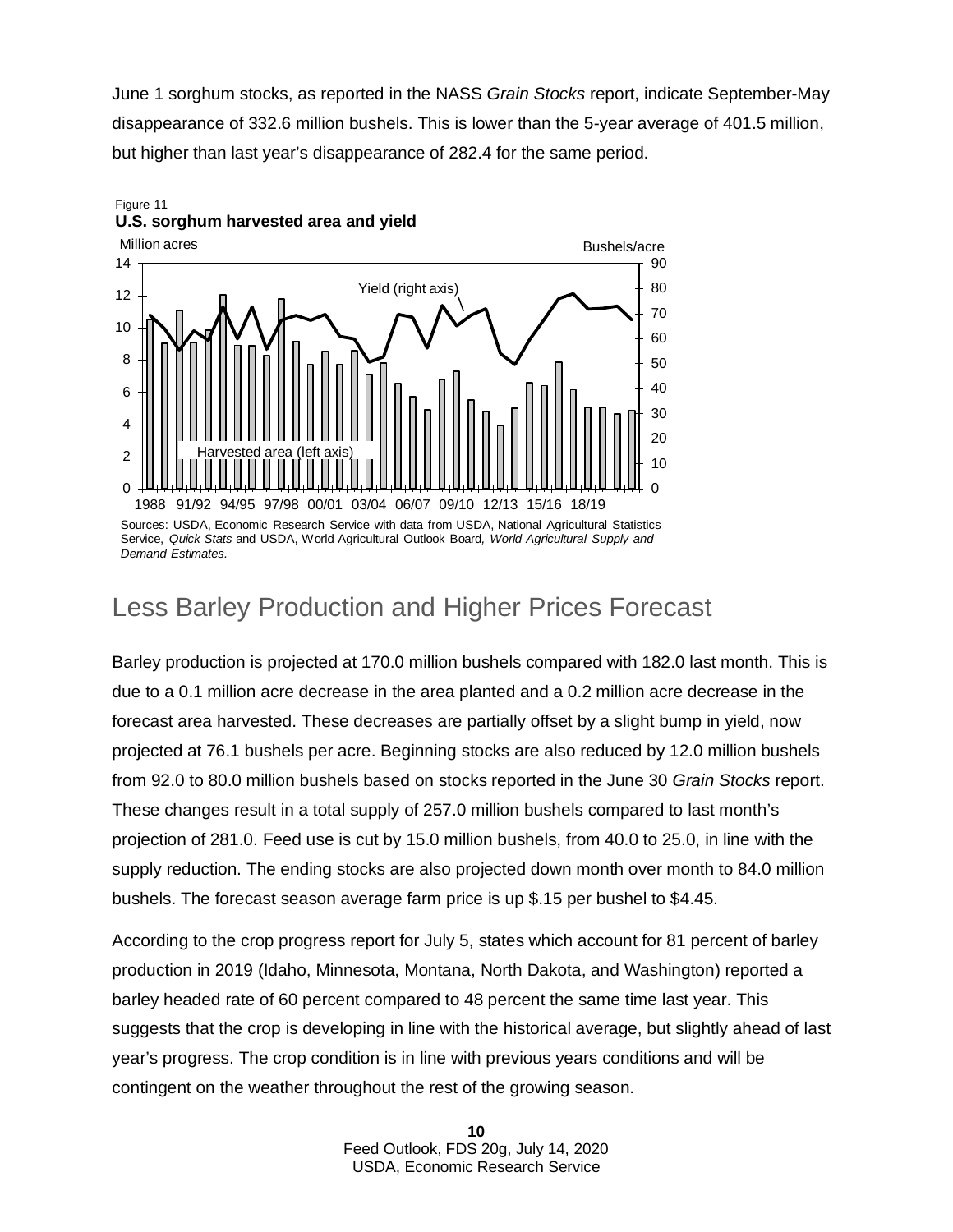# Fewer Acres for Oats and Less Production Leads to Higher Prices in 2020/21

Like barley, oat area is projected down 0.1 million acres for both the area planted and area harvested. Area harvested is now forecast at 1.0 million acres. Also reducing production is a forecast decrease in yield now projected to be 65.2 bushels per acre. However, total supply remains virtually unchanged month over month at 198.0 million bushels due to an increase in the beginning stocks of 8.0 million bushels, now estimated to be 37.0 million bushels based on the June 30 *Grain Stocks* report. No use changes our forecast this month leaving total use unchanged at 156.0 million bushels. The season average farm price is up \$.20 per bushel this month and is now forecast a \$2.70 per bushel.

The July crop progress report for the nine states which accounted for 71 percent of the outcrop in 2019 (Iowa, Minnesota, Nebraska, North Dakota, Ohio, Pennsylvania, South Dakota, Texas, and Wisconsin) reported an 85 percent oat headed rate as of 5 July. This is in line with the fiveyear average from 2015 to 2019 of 86 percent for this week. This is above last year's percentage of 69 percent, suggesting that the crop is developing slightly ahead of last year. The crop condition is in line with previous years conditions and will be contingent on the weather throughout the rest of the growing season.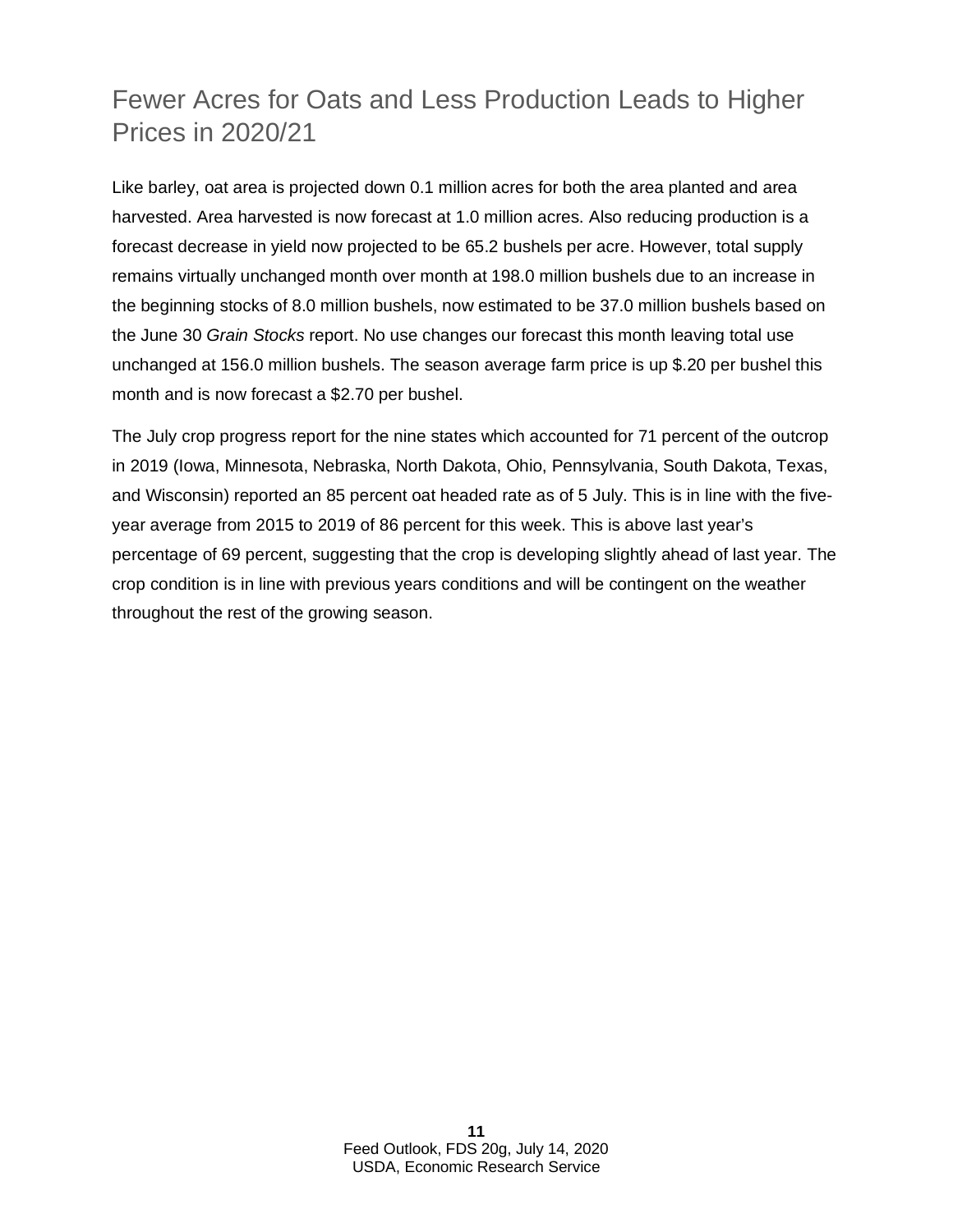# International

Olga Liefert

# United States Drives Global Production Down; Foreign Coarse Grain Output Changes are Fractional

Foreign coarse grain production (global minus U.S. output) is virtually unchanged this month at a projected 1,064.1 million tons in 2020/21, while the *United States* coarse grain output took a hit with a downward area revision, mostly for corn. The largest offsetting changes this month are higher corn output projected for *Russia* along with lower coarse grain production for *Canada* (lower corn output partly offset by higher barley and rye) and the *European Union (EU)* (lower barley production with a slight offset by increased rye output).

**Corn** dominates global coarse grain output with about an 80 percent share, and leading corn producers and exporters are located in both the southern and northern hemispheres, such that their seasonal output largely complements each other over the course of a full year. Currently, corn in the southern hemisphere is being harvested for the 2019/20 crop year, with yields being mostly set for some time, while planting for the 2020/21 crop year is still far down the road. In the northern hemisphere, the 2020/21 crop was recently planted and corn in some countries is beginning to enter the reproductive stage of development. The probability of weather conditions to affect yields there is high, and for most of the northern hemisphere countries, the month of July will be decisive. Therefore, all changes to corn production this month are based solely on revised area estimates.

**Barley** is the second-largest coarse grain crop and is usually harvested at the same time or earlier than wheat. In the northern hemisphere, the crop is currently mostly going through its reproductive period, so that models based on precipitation and temperature can provide preliminary forecasts. Whereas barley is mainly cultivated in the northern hemisphere, some of it is being grown in the southern hemisphere where it is currently being planted.

For more information and a visual display of this month's changes in coarse grain production, see tables A1 and A2 below. The changes in global, foreign, and U.S coarse grain production by type of grain are shown in table A1, while changes in coarse grain production by country are given in table A2. For corn and barley production changes, see maps A and B.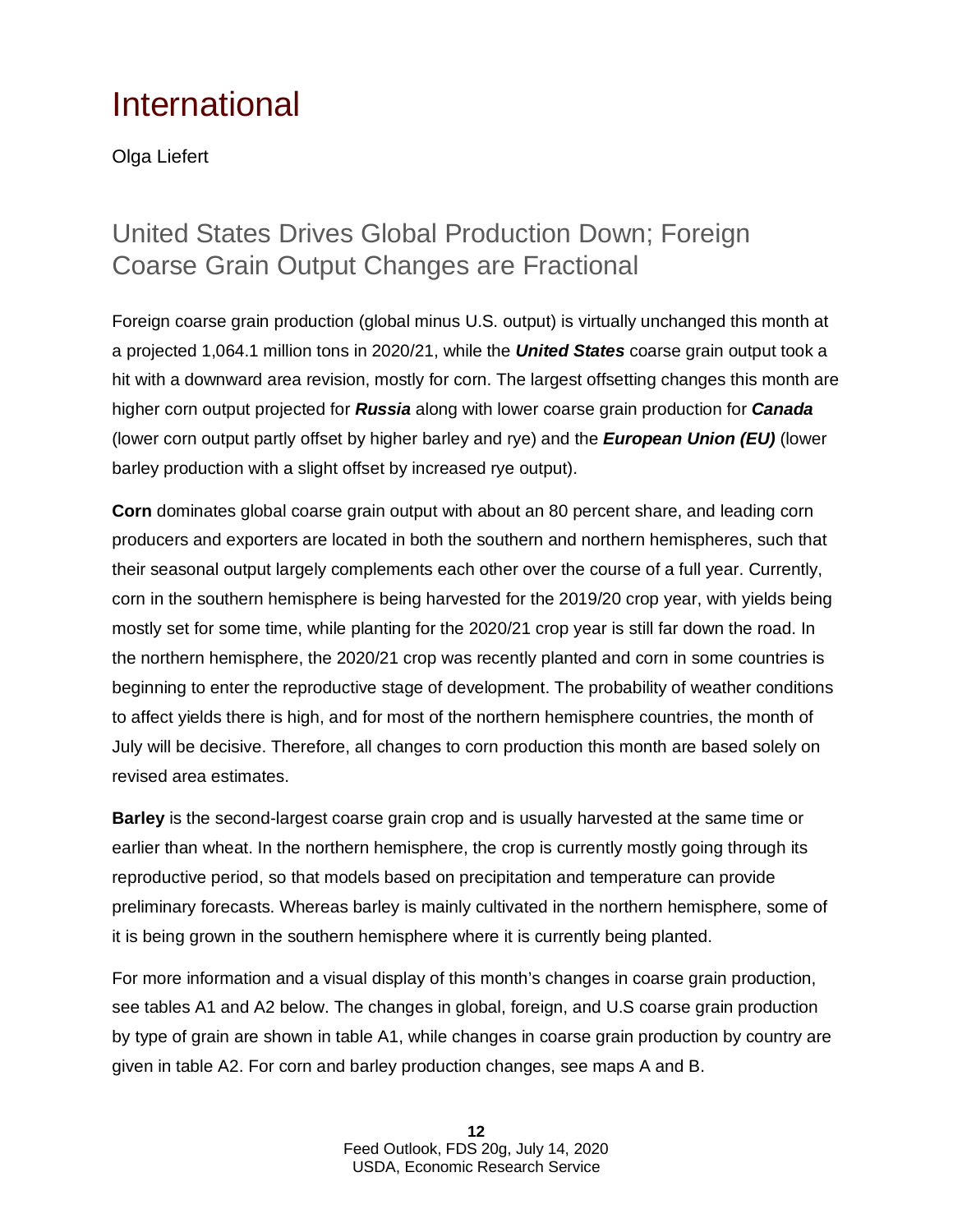|                                        | Table A1 - World and U.S. coarse grain production at a glance (2020/21), July 2020                                              |                   |                                                   |                    |                                                                                                          |  |  |  |  |  |
|----------------------------------------|---------------------------------------------------------------------------------------------------------------------------------|-------------------|---------------------------------------------------|--------------------|----------------------------------------------------------------------------------------------------------|--|--|--|--|--|
|                                        | <b>Region or</b><br>country                                                                                                     | <b>Production</b> | <b>Change from</b><br>previous month <sup>1</sup> | YoY<br>Change $^2$ | <b>Comments</b>                                                                                          |  |  |  |  |  |
|                                        |                                                                                                                                 |                   | <b>Million tons</b>                               |                    |                                                                                                          |  |  |  |  |  |
| <b>Coarse grain production (total)</b> |                                                                                                                                 |                   |                                                   |                    |                                                                                                          |  |  |  |  |  |
|                                        | <b>World</b>                                                                                                                    | 1,458.4           | $-26.2$                                           | $+51.6$            |                                                                                                          |  |  |  |  |  |
|                                        | Foreign                                                                                                                         | 1,064.1           | Small change                                      | $+16.6$            | Changes are made for several countries and commodities. See<br>table A2.                                 |  |  |  |  |  |
|                                        | <b>United States</b>                                                                                                            | 394.3             | -26.2                                             | $+35.0$            | See section on U.S. domestic output.                                                                     |  |  |  |  |  |
|                                        | World production of coarse grains by type of grain                                                                              |                   |                                                   |                    |                                                                                                          |  |  |  |  |  |
| <b>CORN</b>                            |                                                                                                                                 |                   |                                                   |                    |                                                                                                          |  |  |  |  |  |
|                                        | <b>U</b> World                                                                                                                  | 1,163.2           | $-25.3$                                           | $+49.6$            |                                                                                                          |  |  |  |  |  |
|                                        | Foreign                                                                                                                         | 782.2             | Small change                                      | $+14.5$            | Higher corn production in Russia and Bolivia is fully offset by a<br>reduction for Canada. See table A2. |  |  |  |  |  |
|                                        | <b>United States</b>                                                                                                            | 381.0             | $-25.3$                                           | $+35.1$            | See section on U.S. domestic output.                                                                     |  |  |  |  |  |
| <b>BARLEY</b>                          |                                                                                                                                 |                   |                                                   |                    |                                                                                                          |  |  |  |  |  |
|                                        | World                                                                                                                           | 154.7             | $-0.6$                                            | $-1.6$             |                                                                                                          |  |  |  |  |  |
|                                        | Foreign                                                                                                                         | 151.0             | $-0.3$                                            | $-1.6$             | Changes are made for Canada, EU, and Morocco. See table A2.                                              |  |  |  |  |  |
|                                        | <b>United States</b>                                                                                                            | 3.7               | $-0.3$                                            |                    | Small change See section on U.S. domestic output.                                                        |  |  |  |  |  |
|                                        |                                                                                                                                 |                   |                                                   | <b>SORGHUM</b>     |                                                                                                          |  |  |  |  |  |
|                                        | World                                                                                                                           | 59.3              | $-0.5$                                            | $+1.5$             |                                                                                                          |  |  |  |  |  |
|                                        | Foreign                                                                                                                         | 51.0              | $+0.1$                                            | $+1.9$             | A small increase projected for Bolivia. See table A2.                                                    |  |  |  |  |  |
|                                        | <b>United States</b>                                                                                                            | 8.3               | $-0.6$                                            | $-0.4$             | See section on U.S. domestic output.                                                                     |  |  |  |  |  |
| <b>OATS</b>                            |                                                                                                                                 |                   |                                                   |                    |                                                                                                          |  |  |  |  |  |
|                                        | World                                                                                                                           | 24.7              | $-0.1$                                            | $+2.2$             |                                                                                                          |  |  |  |  |  |
|                                        | Foreign                                                                                                                         | 23.7              | Small change                                      | $+2.0$             |                                                                                                          |  |  |  |  |  |
|                                        | <b>United States</b>                                                                                                            | 1.0               | $-0.1$                                            | $+0.2$             | See section on U.S. domestic output.                                                                     |  |  |  |  |  |
| <b>RYE</b>                             |                                                                                                                                 |                   |                                                   |                    |                                                                                                          |  |  |  |  |  |
|                                        | World                                                                                                                           | 13.1              | $+0.3$                                            | $+1.0$             |                                                                                                          |  |  |  |  |  |
|                                        | Foreign                                                                                                                         | 12.8              | $+0.3$                                            | $+1.0$             | Higher projected output for Canada and the EU. See table A2.                                             |  |  |  |  |  |
|                                        | <b>United States</b>                                                                                                            | 0.3               |                                                   |                    | Small upward change   Small change   See section on U.S. domestic output.                                |  |  |  |  |  |
|                                        | Changes from previous month. Fractional changes are made for mixed grain; no production changes are made for millet this month. |                   |                                                   |                    |                                                                                                          |  |  |  |  |  |
|                                        | YoY: year over year changes. For changes and notes for foreign countries, by country, see table A2.                             |                   |                                                   |                    |                                                                                                          |  |  |  |  |  |
|                                        | Source: USDA, Foreign Agricultural Service, Production, Supply and Distribution online database.                                |                   |                                                   |                    |                                                                                                          |  |  |  |  |  |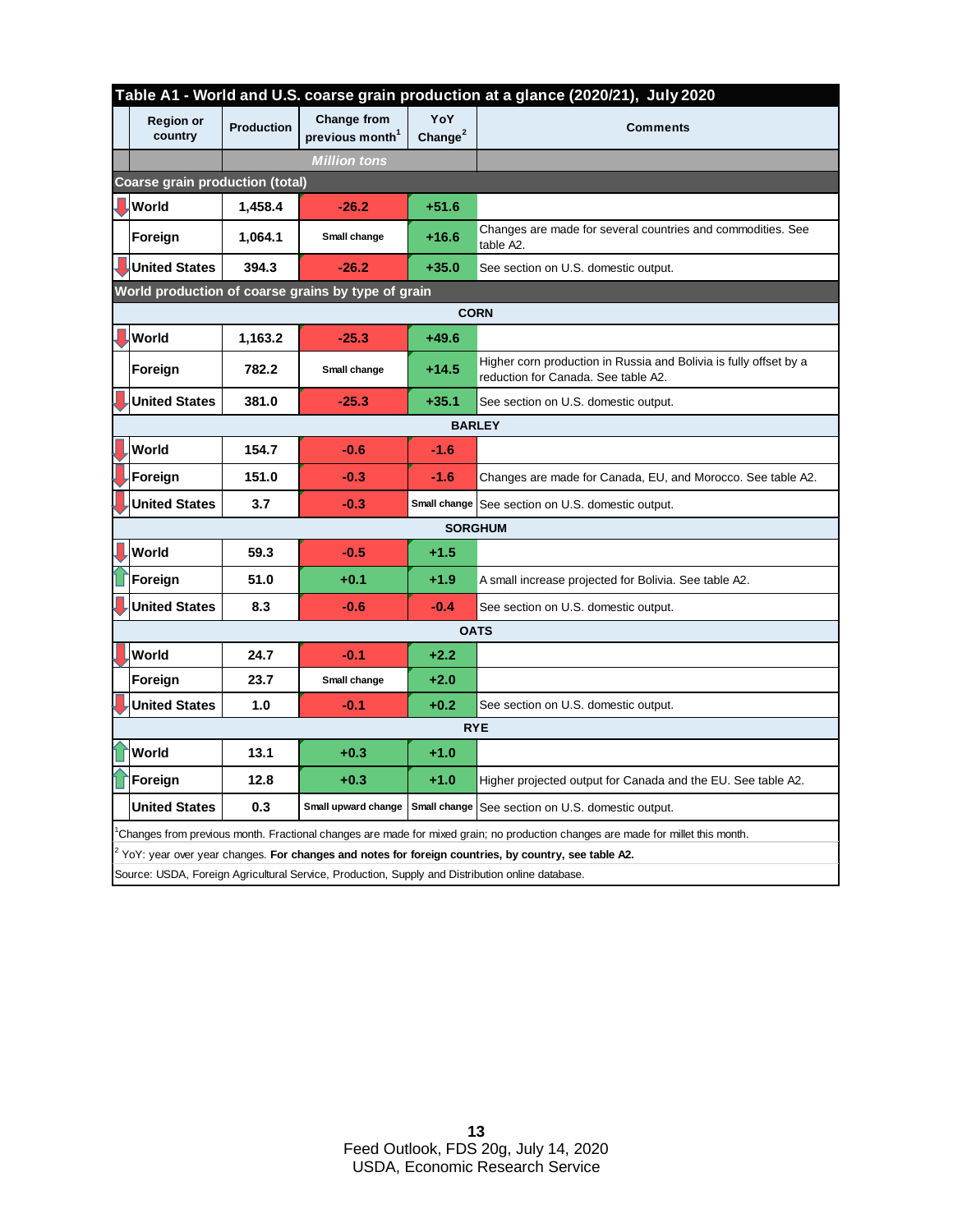| Table A2 - Coarse grain production changes by country at a glance, July 2020                                                         |                                  |              |                   |                                    |                   |                                                                                                                                                                                                                                                                          |  |  |  |  |
|--------------------------------------------------------------------------------------------------------------------------------------|----------------------------------|--------------|-------------------|------------------------------------|-------------------|--------------------------------------------------------------------------------------------------------------------------------------------------------------------------------------------------------------------------------------------------------------------------|--|--|--|--|
|                                                                                                                                      | Type of crop                     | Crop<br>year | <b>Production</b> | Change in<br>forecast <sup>1</sup> | $YoY^2$<br>change | <b>Comments</b>                                                                                                                                                                                                                                                          |  |  |  |  |
|                                                                                                                                      |                                  |              |                   | <b>Million tons</b>                |                   |                                                                                                                                                                                                                                                                          |  |  |  |  |
| Coarse grain production changes by country and by type of grain for 2020/21                                                          |                                  |              |                   |                                    |                   |                                                                                                                                                                                                                                                                          |  |  |  |  |
|                                                                                                                                      | <b>RUSSIA</b>                    |              |                   |                                    |                   |                                                                                                                                                                                                                                                                          |  |  |  |  |
|                                                                                                                                      | Corn                             | Oct-Sep      | 15.3              | $+0.8$                             | $+1.0$            | Higher officially reported planted corn area boosts output.                                                                                                                                                                                                              |  |  |  |  |
| <b>CANADA</b>                                                                                                                        |                                  |              |                   |                                    |                   |                                                                                                                                                                                                                                                                          |  |  |  |  |
|                                                                                                                                      | <b>Corn</b>                      | Sep-Aug      | 14.6              | $-1.0$                             | $+1.2$            | Revised corn area is based on the June Field Crop Survey,<br>published by Statistics Canada.                                                                                                                                                                             |  |  |  |  |
|                                                                                                                                      | <b>Barley</b>                    | Aug-July     | 10.1              | $+0.4$                             | $-0.3$            | Revised barley area is based on the June Field Crop Survey,<br>published by Statistics Canada.                                                                                                                                                                           |  |  |  |  |
|                                                                                                                                      | <b>Rye</b>                       | Aug-July     | 0.5               | $+0.2$                             | $+0.2$            | Revised rye area is based on the June Field Crop Survey,<br>published by Statistics Canada.                                                                                                                                                                              |  |  |  |  |
| <b>BOLIVIA</b>                                                                                                                       |                                  |              |                   |                                    |                   |                                                                                                                                                                                                                                                                          |  |  |  |  |
|                                                                                                                                      | <b>Barley</b>                    | Jul-Jun      | 1.2               | $+0.2$                             | Small change      | A revision based on official data of corn harvest results for several<br>previous years supports an increase in area, while weather<br>conditions suggest average yields.                                                                                                |  |  |  |  |
|                                                                                                                                      | Sorghum                          | Oct-Sep      | 1.0               | $+0.1$                             | Small change      | Higher area is expected based on the previous year revision.                                                                                                                                                                                                             |  |  |  |  |
| <b>EUROPEAN UNION (EU)</b>                                                                                                           |                                  |              |                   |                                    |                   |                                                                                                                                                                                                                                                                          |  |  |  |  |
|                                                                                                                                      | <b>Barley</b>                    | Jul-Jun      | 63.6              | $-0.6$                             | $+0.6$            | June dryness is expected to limit barley yields in Spain, one of the<br>three largest producers of barley in the EU.                                                                                                                                                     |  |  |  |  |
|                                                                                                                                      | Rye                              | Jul-Jun      | 8.7               | $+0.1$                             | $+0.2$            | Improved conditions in several countries support higher yield.                                                                                                                                                                                                           |  |  |  |  |
| <b>MOROCCO</b>                                                                                                                       |                                  |              |                   |                                    |                   |                                                                                                                                                                                                                                                                          |  |  |  |  |
|                                                                                                                                      | Barley                           | Jul-Jun      | 0.6               | $-0.2$                             | $-0.6$            | After several months of dry weather, yields for Moroccan barley<br>(and wheat) were affected and are projected to be among the<br>lowest ever, with the barley crop the lowest in 20 years, justifying<br>the government to suspend import duties until the end of 2020. |  |  |  |  |
| Changes from previous month. Smaller changes for coarse grain output are made for several countries, see maps A and B for changes in |                                  |              |                   |                                    |                   |                                                                                                                                                                                                                                                                          |  |  |  |  |
|                                                                                                                                      | corn and barley.                 |              |                   |                                    |                   |                                                                                                                                                                                                                                                                          |  |  |  |  |
|                                                                                                                                      | $2$ YoY: year over year changes. |              |                   |                                    |                   | Source: USDA, Foreign Agricultural Service, Production, Supply and Distribution online database.                                                                                                                                                                         |  |  |  |  |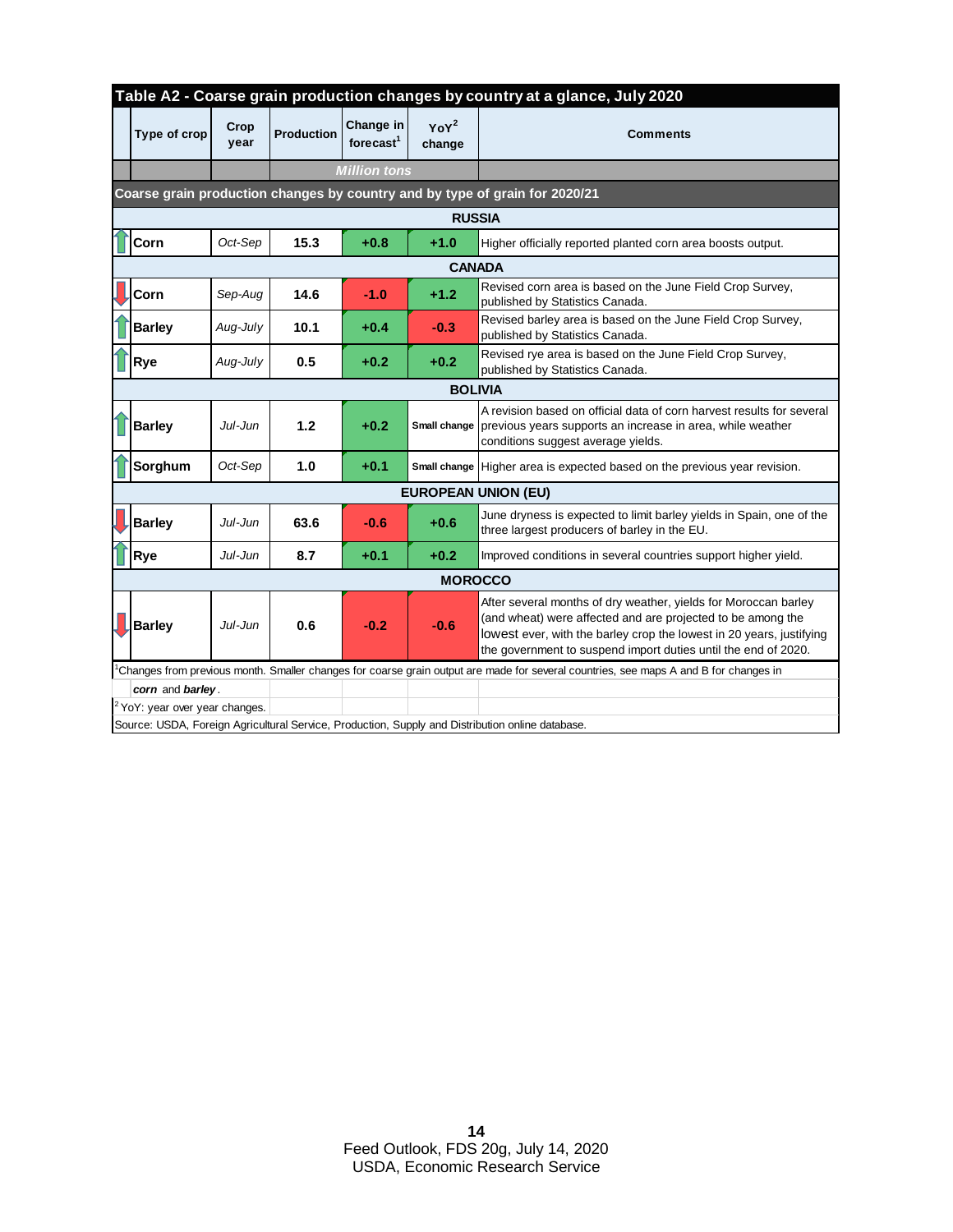

#### **Map A – Corn production changes for 2020/21, July 2020**



#### **Map B – Barley production changes for 2020/21, July 2020**

Source: USDA, Foreign Agricultural Service, Production, Supply, and Distribution online database.

Source: USDA, Foreign Agricultural Service, Production, Supply, and Distribution online database.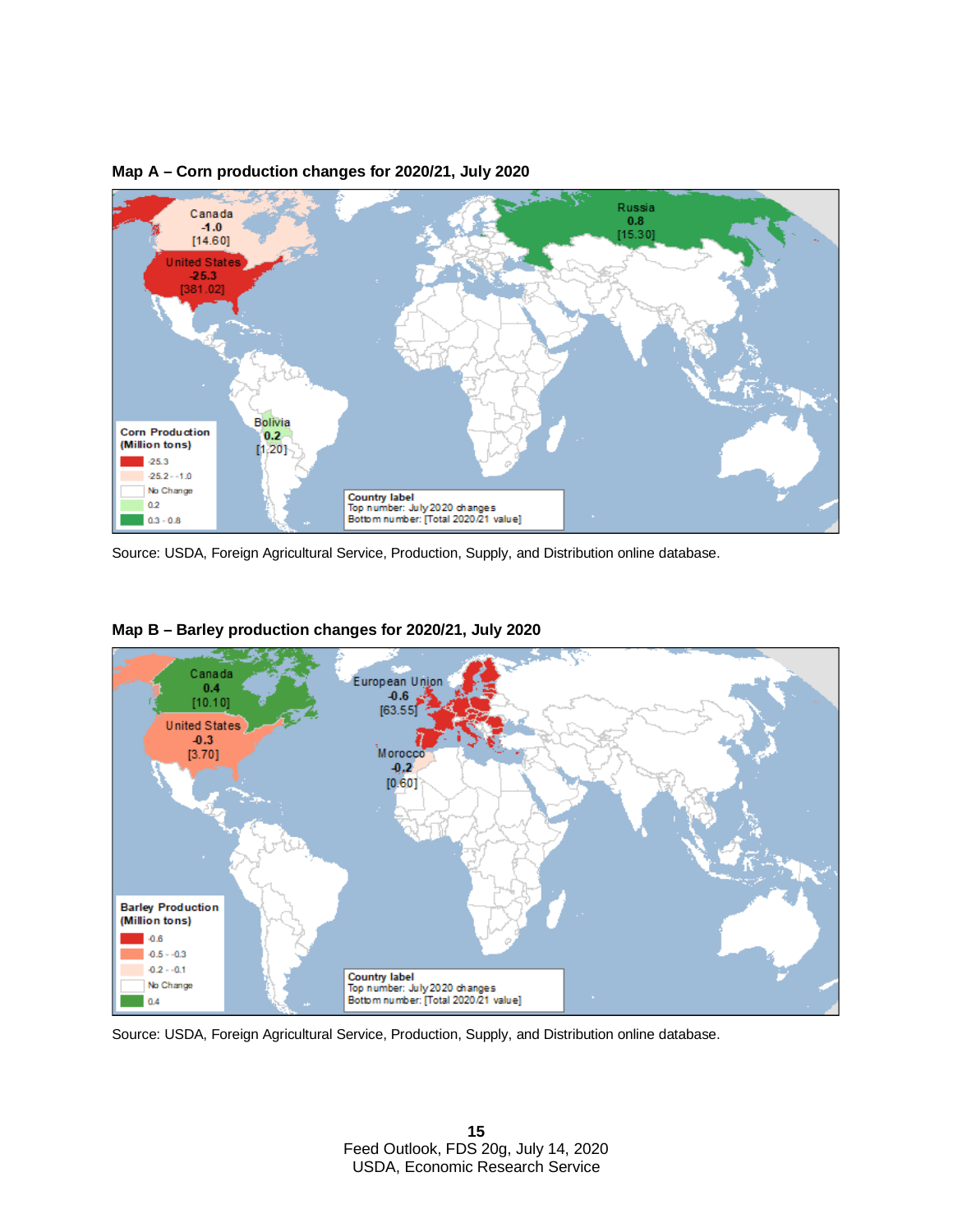# China Drives Foreign Coarse Grain Use Higher, Bringing Stocks Down

The revisions to 2019/20 trade and consumption reduce 2020/21 **foreign coarse grain beginning stocks** by 5.5 million tons, whereas in the United States, beginning stocks are up due to further decline in the estimates for 2019/20 domestic consumption. More than half of the decline in stocks is for *China.* Chinese coarse grain feed consumption in 2019/20 is projected 3.1 million tons higher and includes an additional 3.0 million tons of corn and 0.3 million tons of sorghum, though 0.2 million tons lower barley for feeding. The increase in feeding reflects the compelling evidence of higher than expected growth of soybean equivalent protein consumption and escalating domestic corn prices, both resulting from the apparent reversal of the initial decline in meat consumption observed in China after the outbreak of COVID-19 and the spread of the African swine fever (ASF). Competitive relative prices for corn and barley limited wheat feeding while encouraging higher corn and barley feed use in the *EU*, as well as in *Thailand*, *Egypt*, and several other countries.

Despite reduced supplies (lower beginning stocks and virtually unchanged output), projected **foreign coarse grain use** in 2020/21 is marginally up by 1.6 million tons. (With a 5.2-million-ton decline in use projected this month for the *United States*, global disappearance is projected 3.6 million lower.) Projected foreign feed use is up 3.3 million tons this month. Stronger corn feed use is expected to continue in *China* (up 1.0 million tons), approaching the pace of growth seen before ASF and COVID-19. For *Russia*, corn feeing is up 0.8 million tons, equal to this month's production increase. It is expected that additional corn in Russia will be fed rather than exported, as the increase in area is reported to be in the Central District of Russia—which has an expanding livestock (pork and poultry) industry rather than in the Southern district that is close to ports and export infrastructure.

Higher corn and barley feed use is also projected for **Thailand**, which is reported to import feed barley from Australia (usually the country imports malting barley for beer production). Higher corn feeding is projected in *Algeria*, and more barley is expected to be fed in *Tunisia* (both changes being supported by higher imports). Other revisions in feed use this month reflect changes in production and trade for specific countries and are largely offsetting.

Lower 2020/21 coarse grain supplies combine with higher use to reduce projected **foreign ending stocks**, 7.1 million tons to 276.3 million. Foreign corn stocks are down 5.7 million tons and foreign barley stocks are reduced by 1.3 million tons, with much smaller changes in other coarse grains. The largest change in foreign stocks is a 4.0-million-ton reduction for China,

Feed Outlook, FDS 20g, July 14, 2020 USDA, Economic Research Service

**<sup>16</sup>**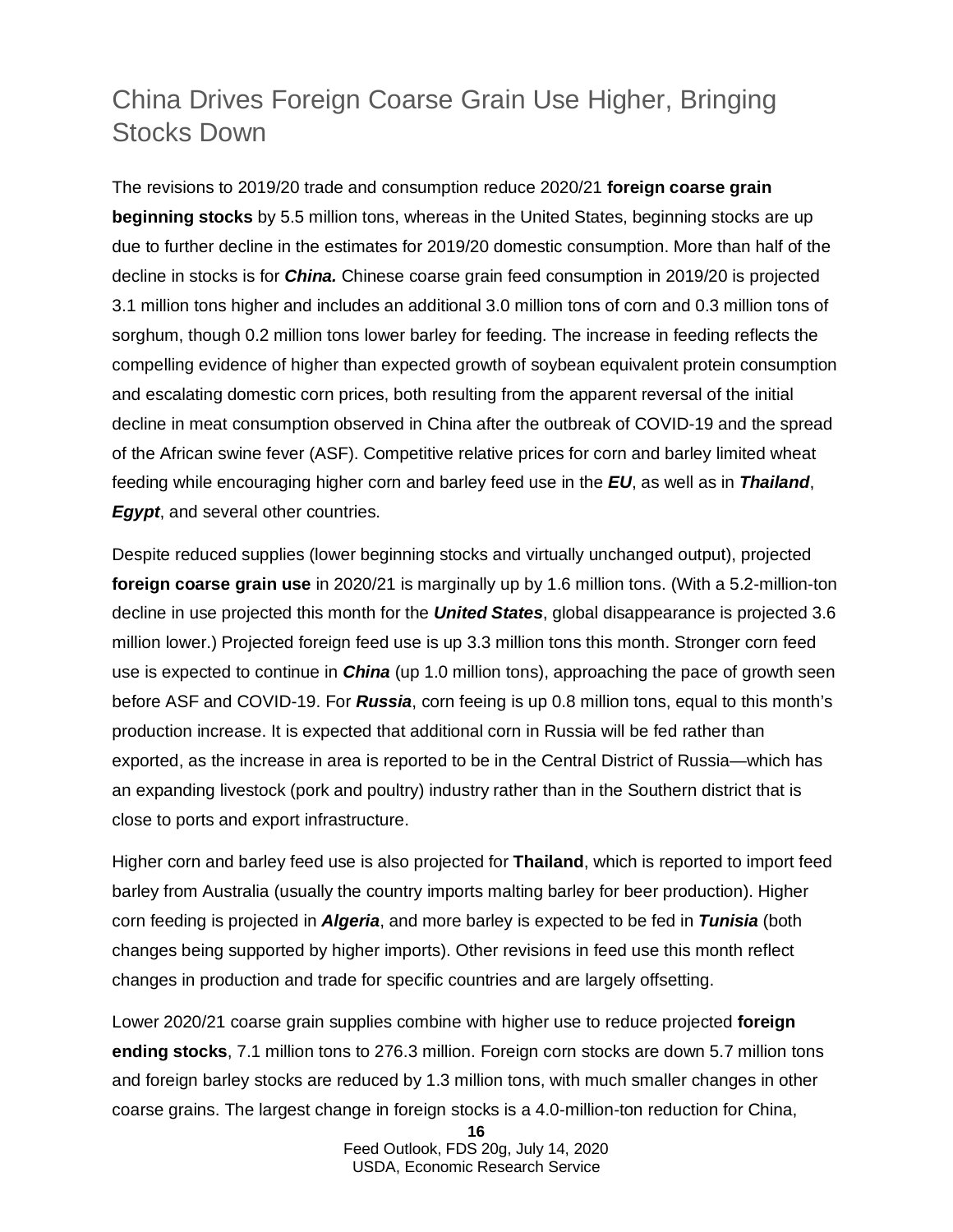reflecting higher feed use two years in a row (see above). For the *EU*, higher 2019/20 corn and barley consumption and exports, as well as lower projected barley output for 2020/21, limit coarse grain ending stocks in the region, down 1.7 million tons. Two other large changes in foreign ending corn stocks this month are roughly offsetting adjustments for **Argentina** and **Brazil**. Corn stocks in Argentina are projected 1.0 million tons lower from a boost to its 2019/20 corn exports, while stocks in Brazil are projected higher 1.1 million tons this month, because of reduced 2019/20 exports. Other smaller changes are made for a number of countries.

For a visual display of the changes in corn ending stocks, see map C.





### World Coarse Grain Trade Slightly Up This Month

**17** The July forecast for world **coarse grain exports** for the 2020/21 October-September international trade year (TY) is slightly up this month at 218.8 million tons, with an increase of 0.4 million and several offsetting changes across crops and countries. **Corn TY exports** are down by less than 0.1 million tons, with just two small almost offsetting changes of 0.2 million tons for the *EU* and *Burma*. **Corn TY imports** for 2020/21 are projected 0.5 million tons higher for *Canada*, in line with production changes, while down 0.5 million tons for *Kenya* with lowerthan-expected purchases from *Tanzania* that are projected to roll over the next year. Corn imports are also adjusted up 0.2 million tons for *Algeria* and up 0.1 million tons for *Thailand*.

> Feed Outlook, FDS 20g, July 14, 2020 USDA, Economic Research Service

Source: USDA, Foreign Agricultural Service, Production, Supply, and Distribution online database.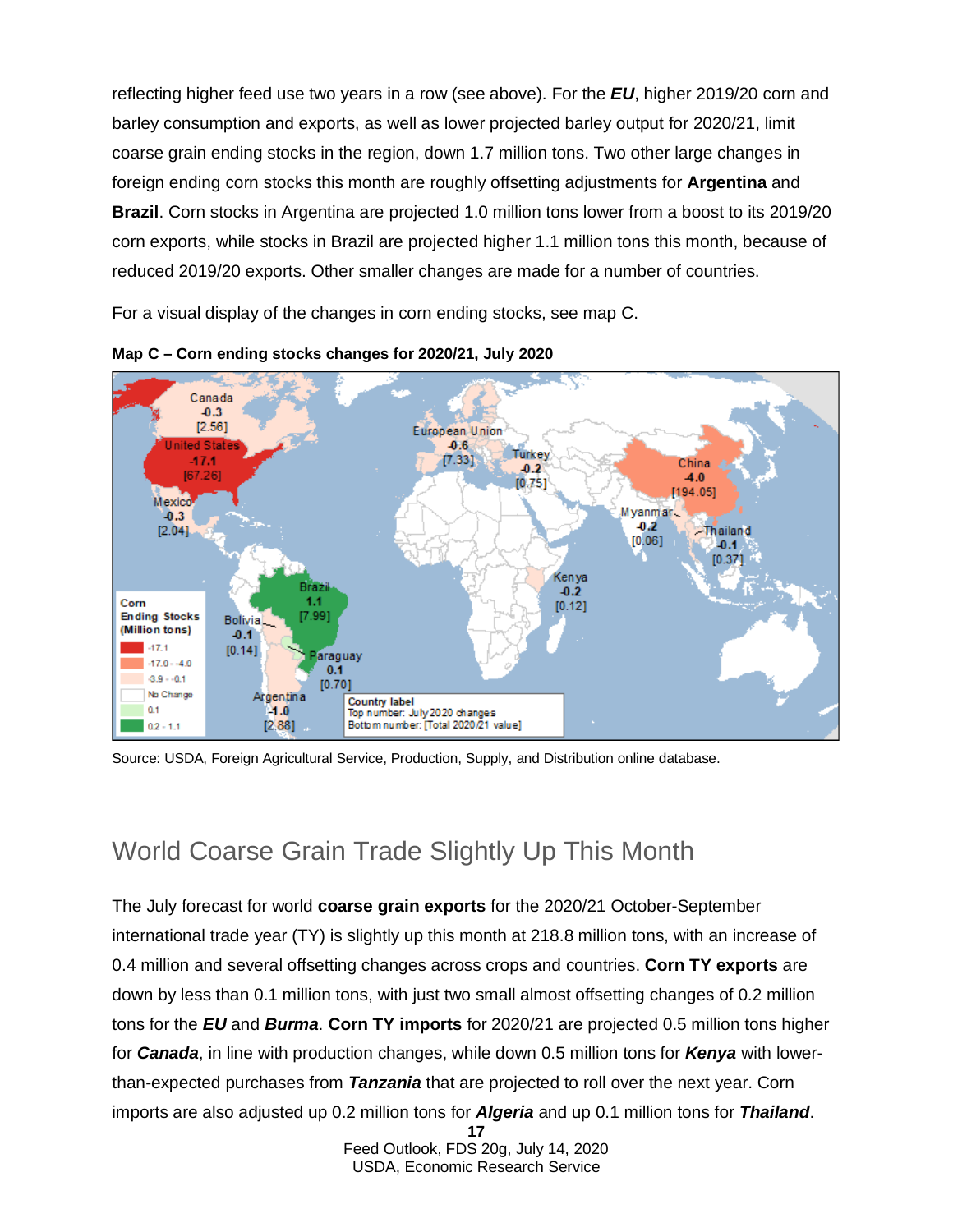**Barley TY exports** are up 0.4 million tons this month, with the only change for *Canada* reflecting higher projected barley output this month. With its lowest barley production in 20 years, and as the country's government suspended all grain import duties, barley imports by *Morocco* are projected 0.3 million tons higher reaching 1.5 million tons, 50 percent higher than the previous record. Barley imports are also adjusted 0.1 million tons up for *Tunisia* based on the current pace of trade.

Changes in projected **corn exports** for the **2019/20** international TY, that will end in September 2020, involve two nearly offsetting changes. *Brazilian* corn exports have been waning for several months now, with April-June exports almost 85 percent lower than a year ago, as the country stretched its infrastructure by exporting 50 percent more soybeans to China compared to last year. Although Brazilian corn exports are expected to substantially escalate in July as the second-crop corn is harvested, the projected exports for the year are trimmed by 2.0 million tons to reach 35.0 million. In contrast, the brisk pace of *Argentine* corn exports, with high volumes exported in April-June, supports this month's increase. Argentina is expected to export 2.0 million tons more corn and push its record for the October-September trade year further to 38.0 million. Based on trade data, corn exports for the *EU* are also projected 0.5 million tons higher to reach 5.0 million, the highest exports since 1971.

*U.S.* corn exports in *2019/20* are projected to reach 47.0 million tons, unchanged from last month. A continued current reduction in domestic use of corn that freed up a higher volume of low-priced corn gave the United States the opportunity to export more than five million tons in April and May and about 5.0 million tons in June. U.S. corn exports are expected to slow down in coming months just as competitors—corn producers in the southern hemisphere and Ukraine where crops will soon become readily available—enter the market. This leaves U.S. corn exports on track to reach the forecast.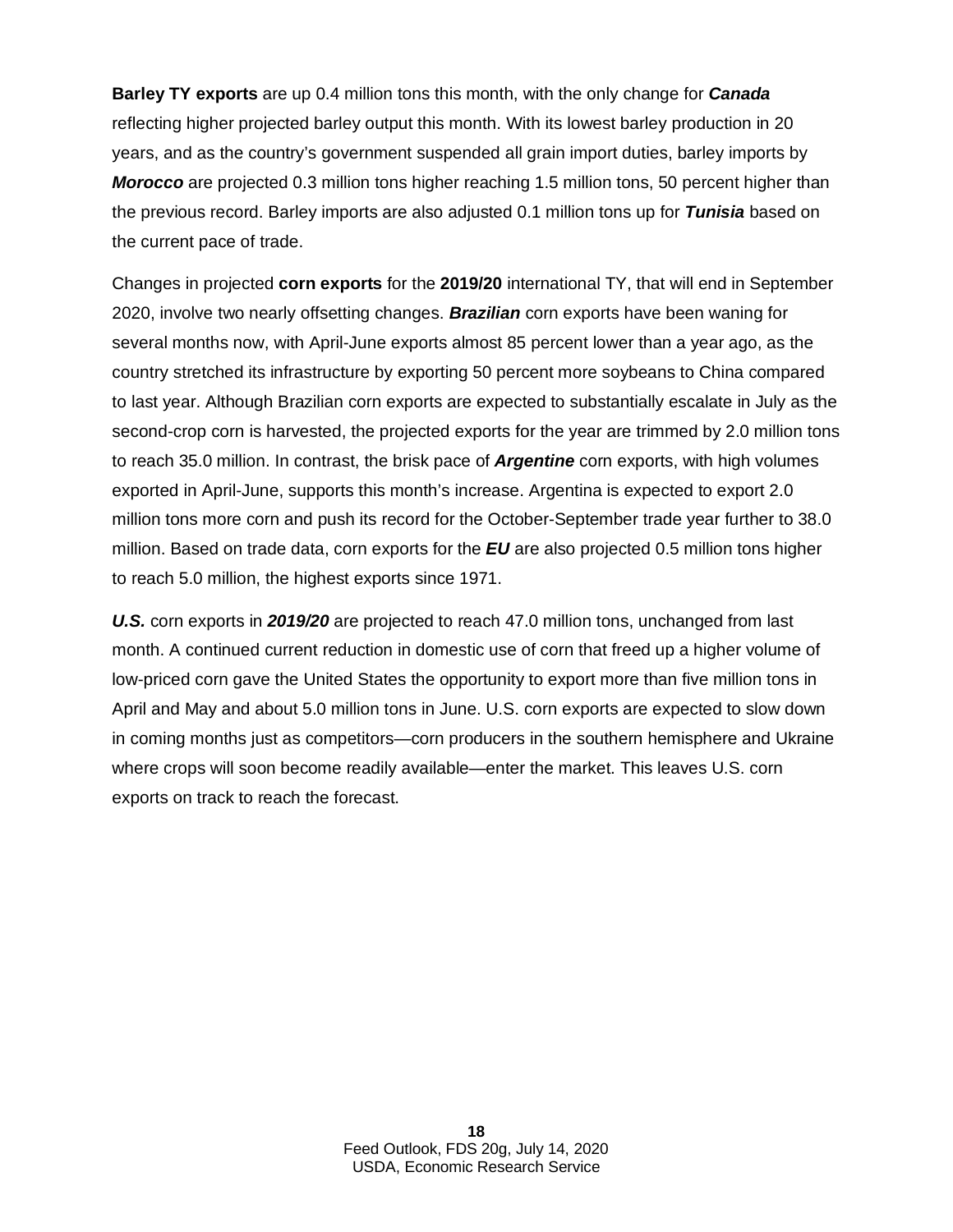# Suggested Citation

Capehart, Tom, Liefert, Olga, Olson, David W., *Feed Outlook*, FDS 20g, U.S. Department of Agriculture, Economic Research Service, July 14, 2020.